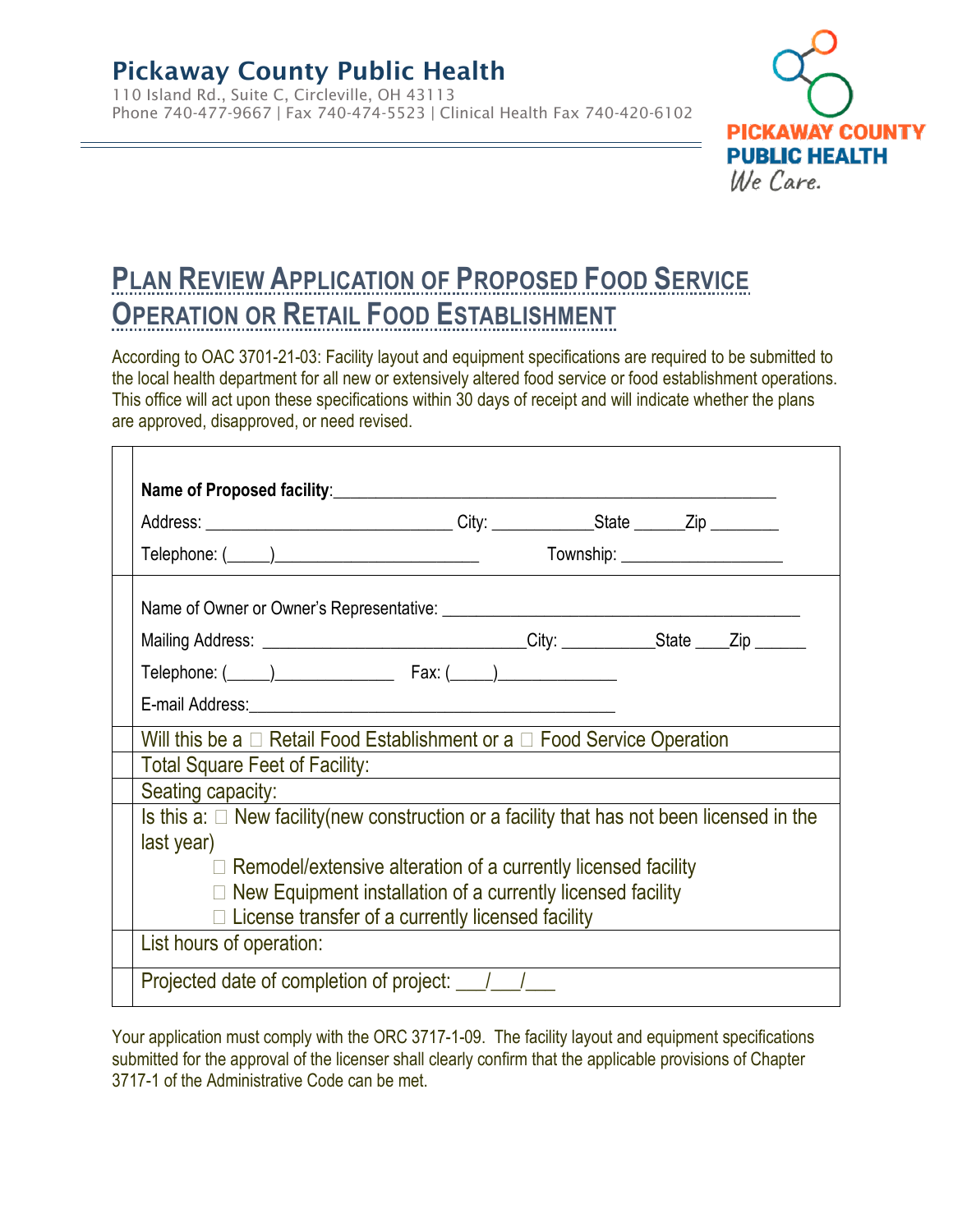110 Island Rd., Suite C, Circleville, OH 43113 Phone 740-477-9667 | Fax 740-474-5523 | Clinical Health Fax 740-420-6102



# Plan Review Components:

The following must be submitted to our office for final approval of the plan review. Lack of complete information may result in delay in approval and/or opening of the business.

- o **The Plan Review Fee / Packet:** Contact Environmental Health Division at 740-477-9667 ext. 225 for fee amount. Fee varies depending upon what risk level of the FSO or RFE.
- o **Equipment list:** with equipment manufacturer's name and model numbers. Food equipment that is acceptable for use in a FSO or RFE shall be approved as specified under rule 3717-1- 04.1 (KK) of the Administrative Code.
- o **Menu**: The type of operation or establishment proposed and foods to be prepared, served, and/or sold.
- o **Plans**: The facility layout and specifications shall be legible, be drawn reasonably to scale, and must include:
	- a. The total area to be used for the FSO/RFE including square footage.
	- b. Site Layout of the premises showing garbage receptacles, grease dumpsters, location of the building and surrounding streets.
	- c. Entrances and exits of the facility.
	- d. Location, number and types of plumbing fixtures, including all water supply facilities.
	- e. Plan of lighting, both natural and artificial, with foot-candles indicated for critical surfaces.
	- f. A facility floor plan showing the general layout of fixtures and other equipment.
	- g. Building materials and surface finishes to be used.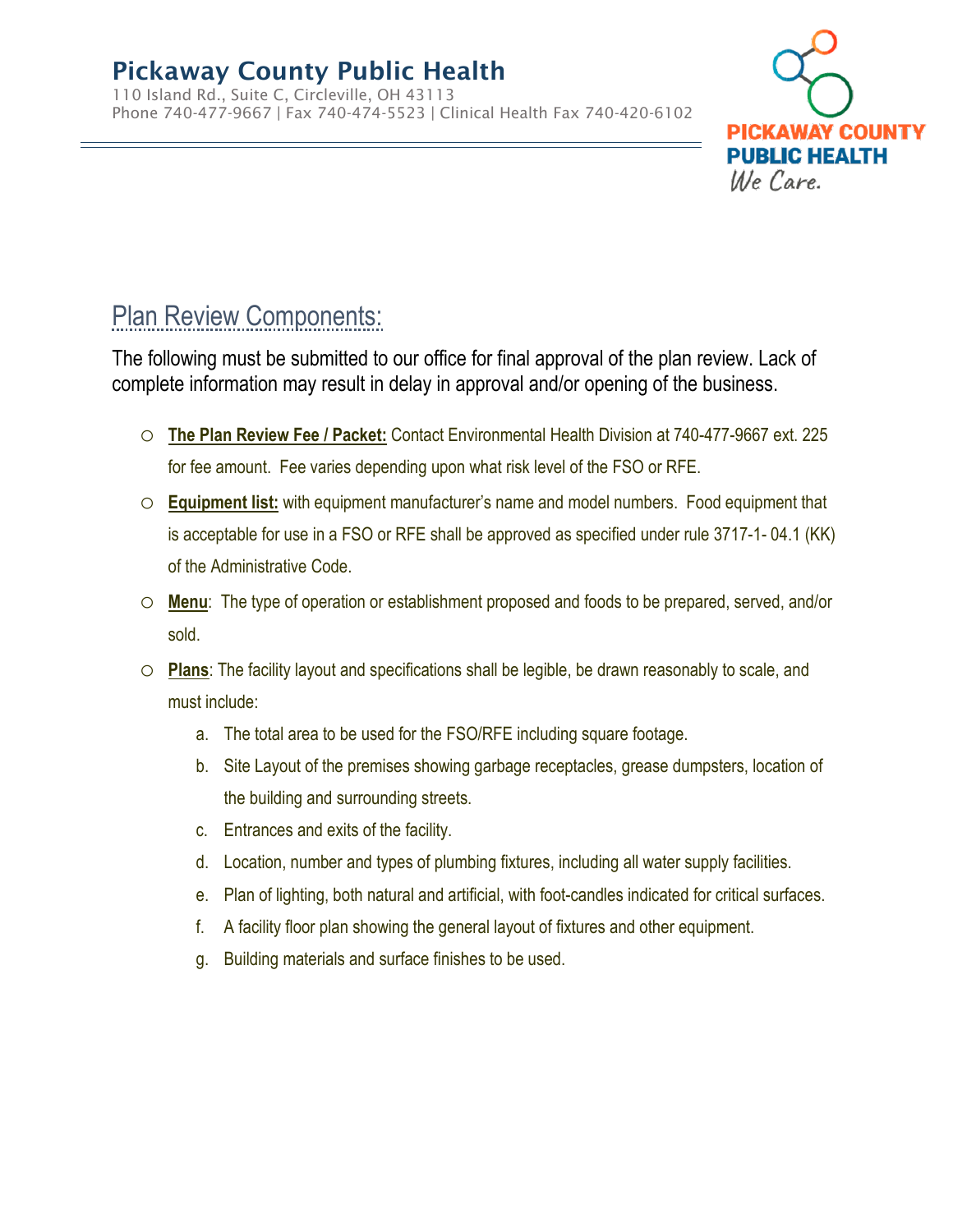110 Island Rd., Suite C, Circleville, OH 43113 Phone 740-477-9667 | Fax 740-474-5523 | Clinical Health Fax 740-420-6102



# Education Requirement:

As of March 1, 2010 the Ohio Revised Code 3701-21-25(I)(4) requires that at least one person per shift in newly licensed RFE or FSO attends the level one person in charge (PIC) training prior to the facility being licensed. As of March 1, 2017 the Ohio Revised Code 3717-1-02.4(A)(2) requires that one person who has managerial duties in each facility licensed in the state of Ohio obtain the level 2 certification in food protection. Contact our office concerning class options. Submit certificates proving these individuals have completed these qualifications and list their names below:

\_\_\_\_\_\_\_\_\_\_\_\_\_\_\_\_\_\_\_\_\_\_\_\_\_\_\_\_\_\_\_\_\_\_\_\_ \_\_\_\_\_\_\_\_\_\_\_\_\_\_\_\_\_\_\_\_\_\_\_\_\_\_\_\_\_\_\_\_\_\_\_\_

PIC (Level 1):\_\_\_\_\_\_\_\_\_\_\_\_\_\_\_\_\_\_\_\_\_\_\_\_\_\_\_\_\_\_\_ \_\_\_\_\_\_\_\_\_\_\_\_\_\_\_\_\_\_\_\_\_\_\_\_\_\_\_\_\_\_\_\_\_\_\_\_

Level 2: \_\_\_\_\_\_\_\_\_\_\_\_\_\_\_\_\_\_\_\_\_\_\_\_\_\_\_\_\_\_\_\_\_\_\_\_

 $\_$  ,  $\_$  ,  $\_$  ,  $\_$  ,  $\_$  ,  $\_$  ,  $\_$  ,  $\_$  ,  $\_$  ,  $\_$  ,  $\_$  ,  $\_$  ,  $\_$  ,  $\_$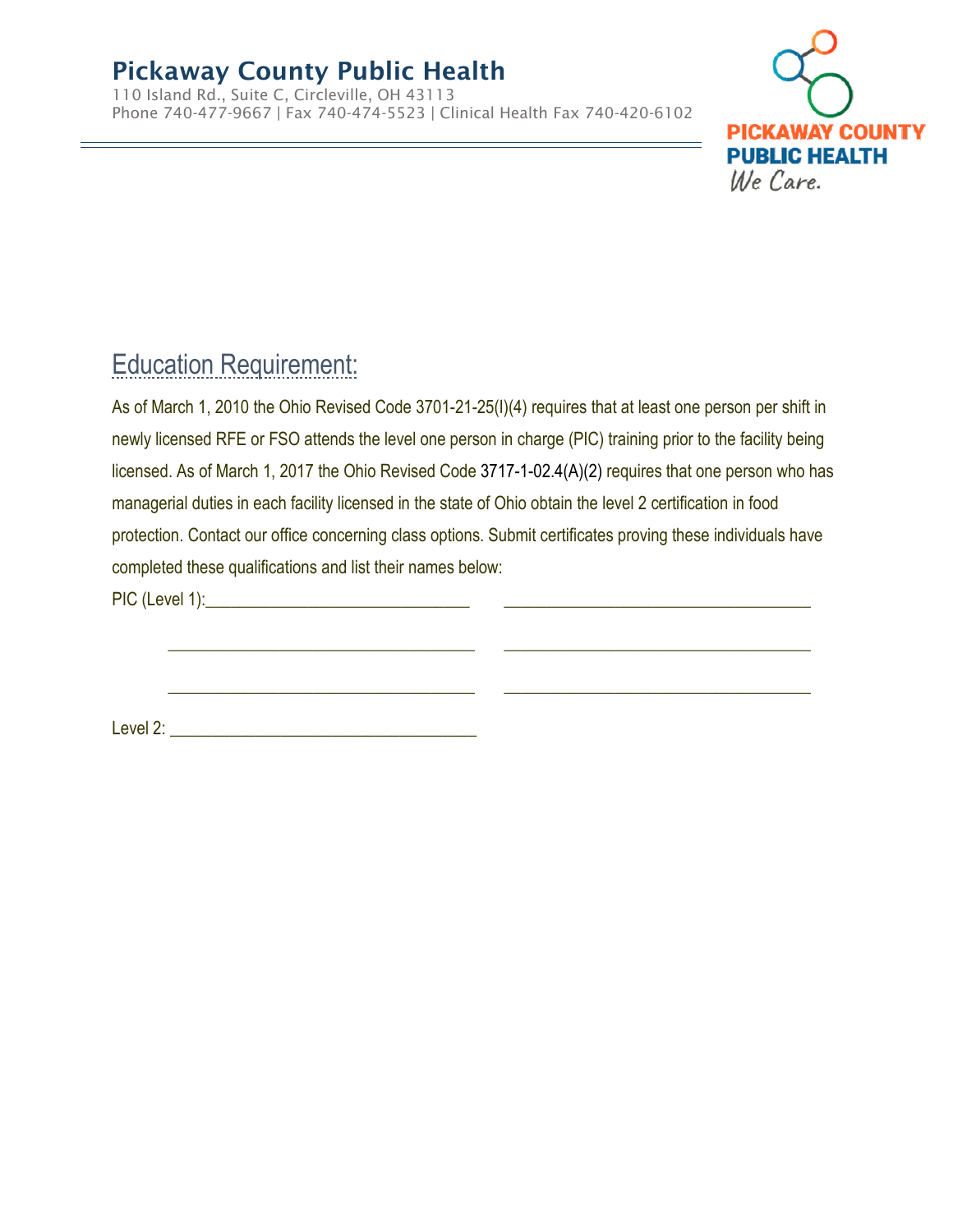110 Island Rd., Suite C, Circleville, OH 43113 Phone 740-477-9667 | Fax 740-474-5523 | Clinical Health Fax 740-420-6102



#### Please answer the following questions as they pertain to this facility: **Section I: FACILITY**

Will meals be served if yes what type:  $\Box$ Breakfast  $\Box$ Lunch  $\Box$ Dinner  $\Box$ Catered

Will this be a seasonal operation (opened less than 6 months per year)? **If yes,** list the months that your facility will operate:

**Section II: FOOD -** *Note: All food/ food contact supplies/equipment must be from inspected and approved sources.* 

Approximately how often will you be receiving food deliveries?  $\Box$  weekly  $\Box$  monthly

 $\Box$ other

Where will the main dry food storage space(s) be located?

Where will the main paper goods storage space(s) be located

Total Number: Refrigeration units: Freezer units:

Will any food be stored cold using methods other than in a refrigerator or a freezer such as stored on ice, in insulated coolers etc.? If yes, list types of foods and procedures on how these items will be stored:

Will any equipment be located outside? If yes, list what type of equipment

Will there be any outside storage buildings? If yes, what will be stored there?

Will raw meats/ poultry/seafood be stored in refrigerators with cooked/ready-to-eat foods?

Will raw meats/ poultry/seafood be stored in freezers with cooked/ready-to-eat foods?

Will your facility have fountain drinks, coffee, and beverage machines?

Will your facility be using ice? If yes:  $\Box$  Purchased commercially or  $\Box$  made on premises

Will your facility be delivering food items?

Types of foods to be washed prior to use/sale:  $\square$  seafood,  $\square$  pork/beef,  $\square$  poultry,  $\square$  produce.

List where the items will be washed: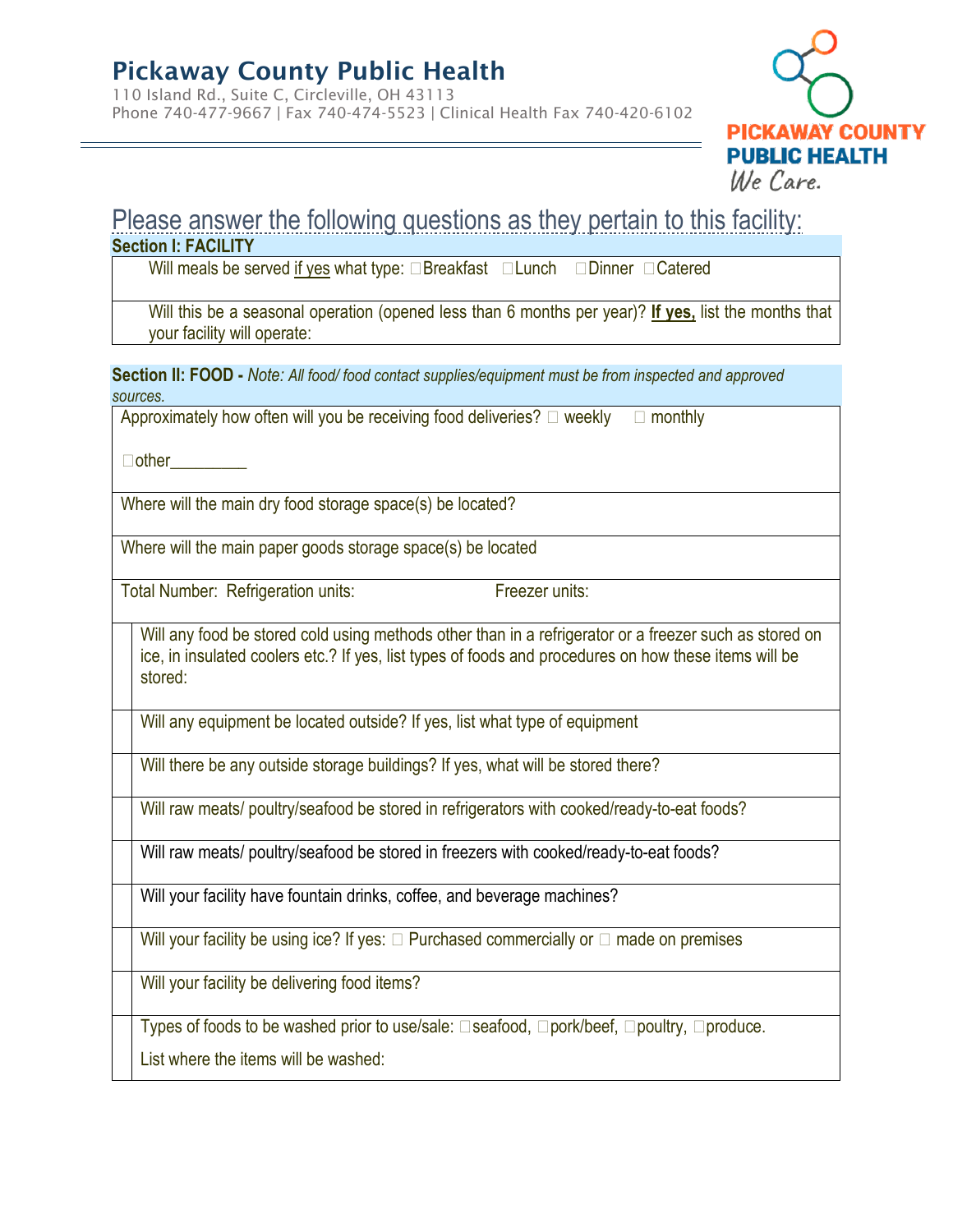110 Island Rd., Suite C, Circleville, OH 43113 Phone 740-477-9667 | Fax 740-474-5523 | Clinical Health Fax 740-420-6102



| Will ingredients for cold ready-to-eat foods (i.e. tuna, mayonnaise and eggs for salads) be pre-chilled<br>before mixed/assembled?                                                                                          |  |  |  |  |
|-----------------------------------------------------------------------------------------------------------------------------------------------------------------------------------------------------------------------------|--|--|--|--|
| Types of food prepared more than 12 hours in advance of service:                                                                                                                                                            |  |  |  |  |
| Other types of food preparation:                                                                                                                                                                                            |  |  |  |  |
| Will your operation be cooking/receiving/heating or holding hot any food item? If yes: Make sure all<br>equipment is listed on your equipment list                                                                          |  |  |  |  |
| Will your operation be thawing food items for preparation or for sale? If yes, $\boxtimes$ check and how items                                                                                                              |  |  |  |  |
| Will your operation be cooling and/or reheating any food items? If yes, check types of items to be<br>cooled:                                                                                                               |  |  |  |  |
| $\Box$ Thick meats (roasts etc.) $\Box$ Thin meats (steaks, chops, etc.) $\Box$ Seafood:<br>Hot foods (Soups, gravies etc.) $\Box$ Cold foods (Tuna/Potato Salads etc.)<br>$\Box$ Poultry<br>Baked goods (Cream pies, etc.) |  |  |  |  |
| How will your facility handle damaged items that are held for return?                                                                                                                                                       |  |  |  |  |
| Caters: how will your food be kept cold or hot between locations and at the event?                                                                                                                                          |  |  |  |  |
| Retail stores: will you have bulk/unwrapped nuts, candy, jerky, bread, donuts etc.?                                                                                                                                         |  |  |  |  |

#### **Section III: Dishwashing**

**Check**  $\boxtimes$  all types of sinks your facility will have:  $\Box$  3 compartment sinks,  $\Box$  2 compartment sinks,  $\Box$  Food preparation sinks,  $\Box$  Hand wash sinks,  $\Box$  Restroom sinks,  $\Box$  Mop/utility sinks,  $\Box$  Ice cream scoop wells,  $\Box$  Waitress station sinks,  $\Box$  Other Type of dishes to be used:  $\square$  Single service (disposable)  $\square$  Multi-use Service (Washable) Type(s) of sanitizer to be used in the 3-compartment/2 compartment sink:

 $\Box$  Chlorine,  $\Box$  Quaternary Ammonium Compound, or  $\Box$  Iodine

Does the largest pot and pan fit into each compartment of the pot sink?

Will a mechanical dishwasher be installed? If yes, what type of sanitization unit is the dishwasher equipped with?  $\Box$  Heat  $\Box$  Chemical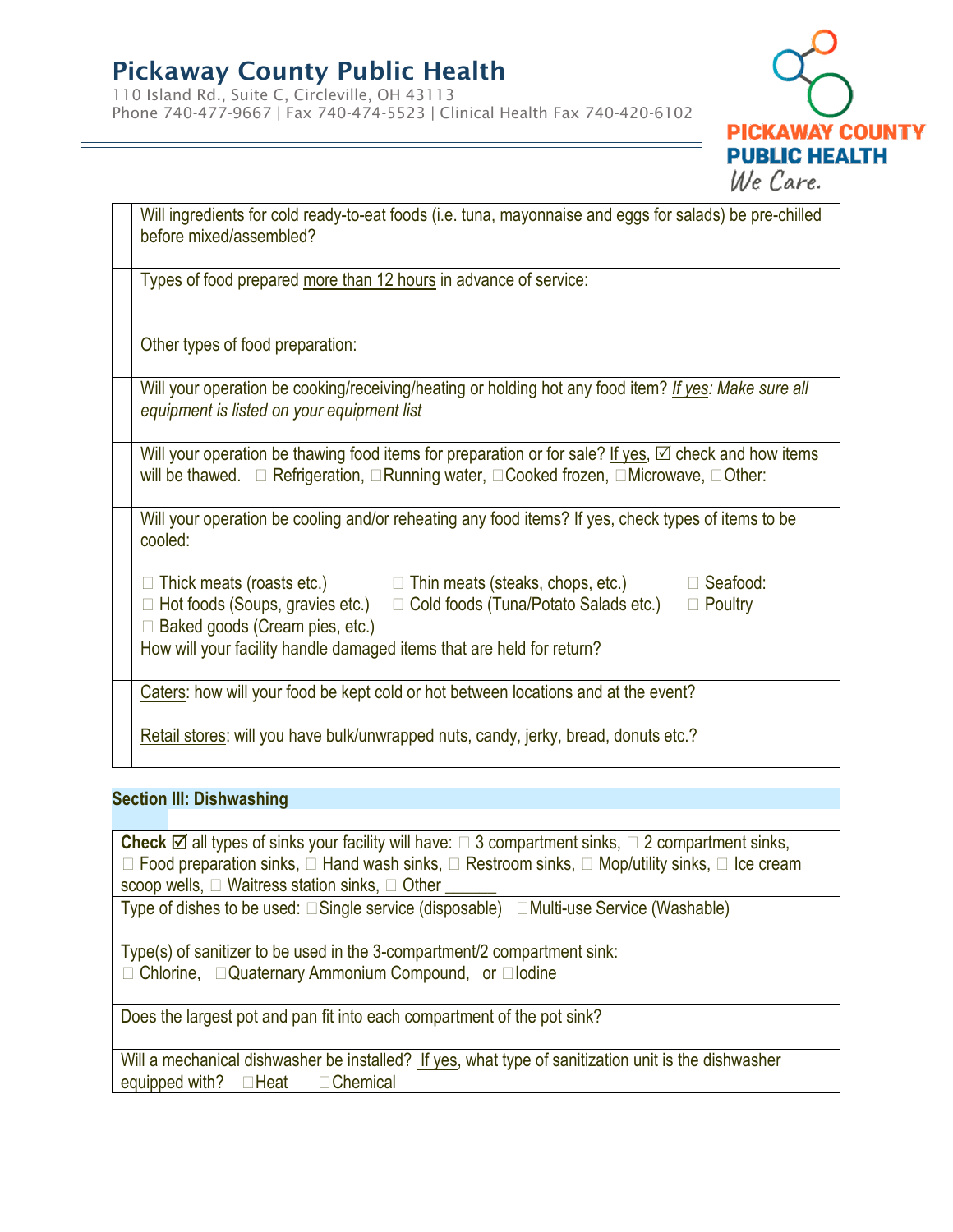110 Island Rd., Suite C, Circleville, OH 43113 Phone 740-477-9667 | Fax 740-474-5523 | Clinical Health Fax 740-420-6102



Is ventilation provided for the dishwasher?

How will cooking equipment, cutting boards, counter tops and other food contact surfaces which cannot be submerged in sinks or put through a dishwasher be cleaned and sanitized? Please describe procedure:

Will the grease trap for the 3 compartment sink be located:  $\Box$  inside the facility  $\Box$  outside the facility

#### **Section IV: Employees**

Approximate number of staff per shift:

Where will employees' personal belongings (i.e., purse, coats, boots, umbrellas, lunches, etc.) be stored?

Will employees use disposable gloves/utensils/food grade paper to minimize bare-hand contact of ready-to-eat foods?

Is there an established written policy to exclude or restrict food workers who are sick or have infected cuts and lesions?

Is there an appropriate hand washing sink in each food preparation, warewashing, and restroom areas?

Do all hand washing sinks have hot & cold or warm water?

Are hand-drying facilities (paper towels, continuous roll cloth type, air blower, etc.), soap dispensers, waste receptacles, and a sign instructing employees to wash hands available at all hand washing sinks (including restrooms)?

Are all toilet room doors self-closing when opening into a food preparation area?

#### **Section V: Solid Waste**

(Inside): Will refuse be stored overnight or longer inside your facility?

(Outside): Is the area around premises clear of unnecessary brush, litter, boxes, etc.?

Will a compactor be used?

Will a dumpster be used? If yes what size:  $\Box$  Small  $\Box$  Medium  $\Box$  Large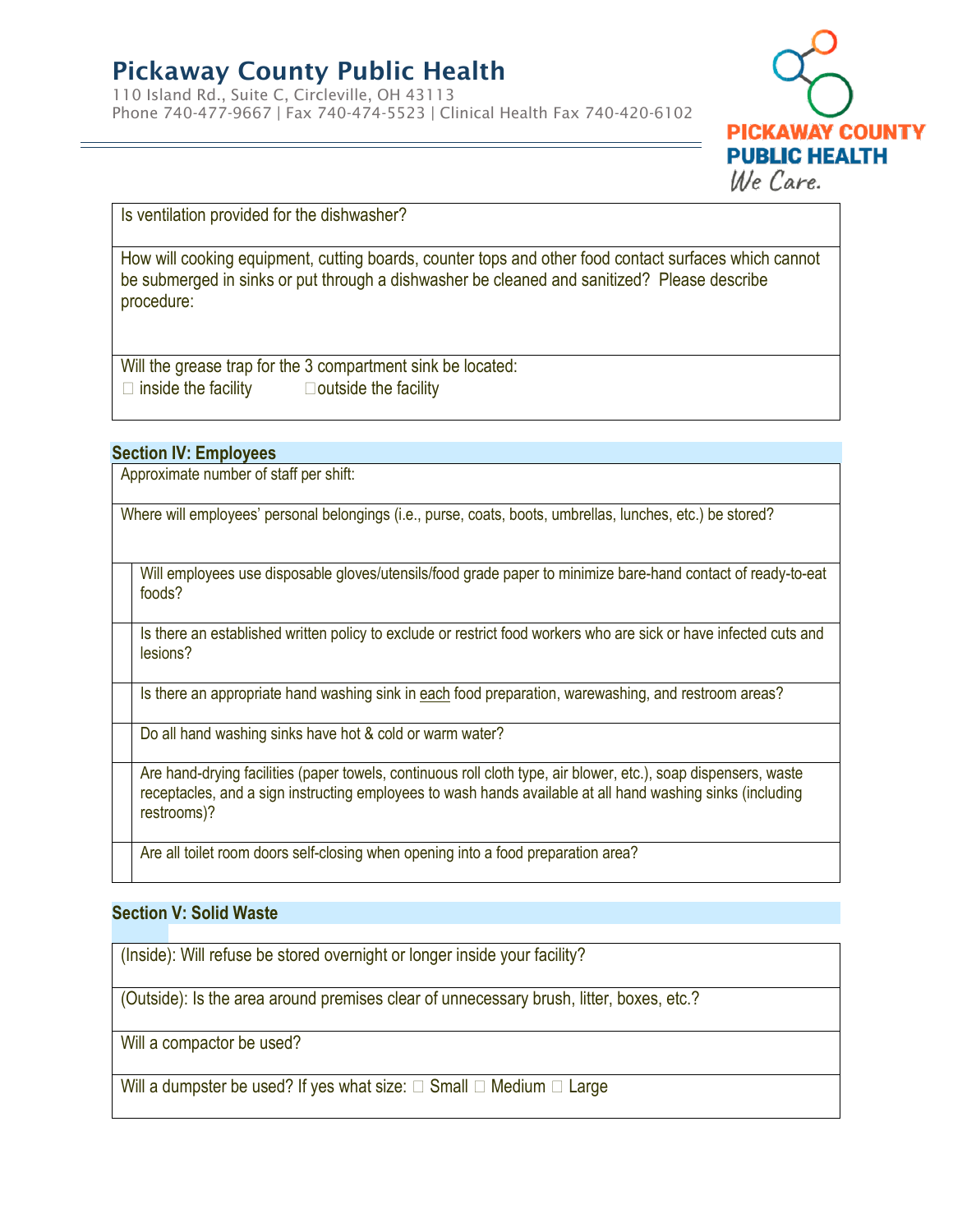110 Island Rd., Suite C, Circleville, OH 43113 Phone 740-477-9667 | Fax 740-474-5523 | Clinical Health Fax 740-420-6102



Number of dumpsters?

Frequency of trash pickup:  $\Box$  Weekly  $\Box$  Other:

Name of company who will supply and empty the dumpster:

Will your facility generate cooking grease i.e. from deep fryers?

Location of waste cooking grease storage receptacle:

Name of company who will supply and empty the grease barrel/dumpster:

Is there an area to store recycled containers?

#### **Section VI: Pest Control**

Do all operable windows have a screen or other form of insect protection?

Are all pipe penetrations, beverage chases & electrical conduit chases sealed, ventilation systems exhaust and intakes protected?

#### **Section VII: Maintenance**

Where will mops, brooms, vacuums, etc. be stored?

Where will cleaning materials and toxicants be stored?

Where will clean linens be stored?

Where will dirty/soiled linens be stored until cleaned?

Will a washer & dryer be located on the premises?

#### **Section VIII: Water and Sewage**

What type of water supply will the proposed operation have?  $\Box$  Community/Municipal  $\Box$  Well\*

What type of sewage disposal will the facility have?  $\Box$  Community/Municipal  $\Box$  On-site sewage

system\*

\*Note: Contact the Ohio EPA for system approval of wells and on-site sewage disposal systems. For smaller commercial facilities the Pickaway County Health Department may be the regulatory agency. Please check with Ohio EPA for guidance.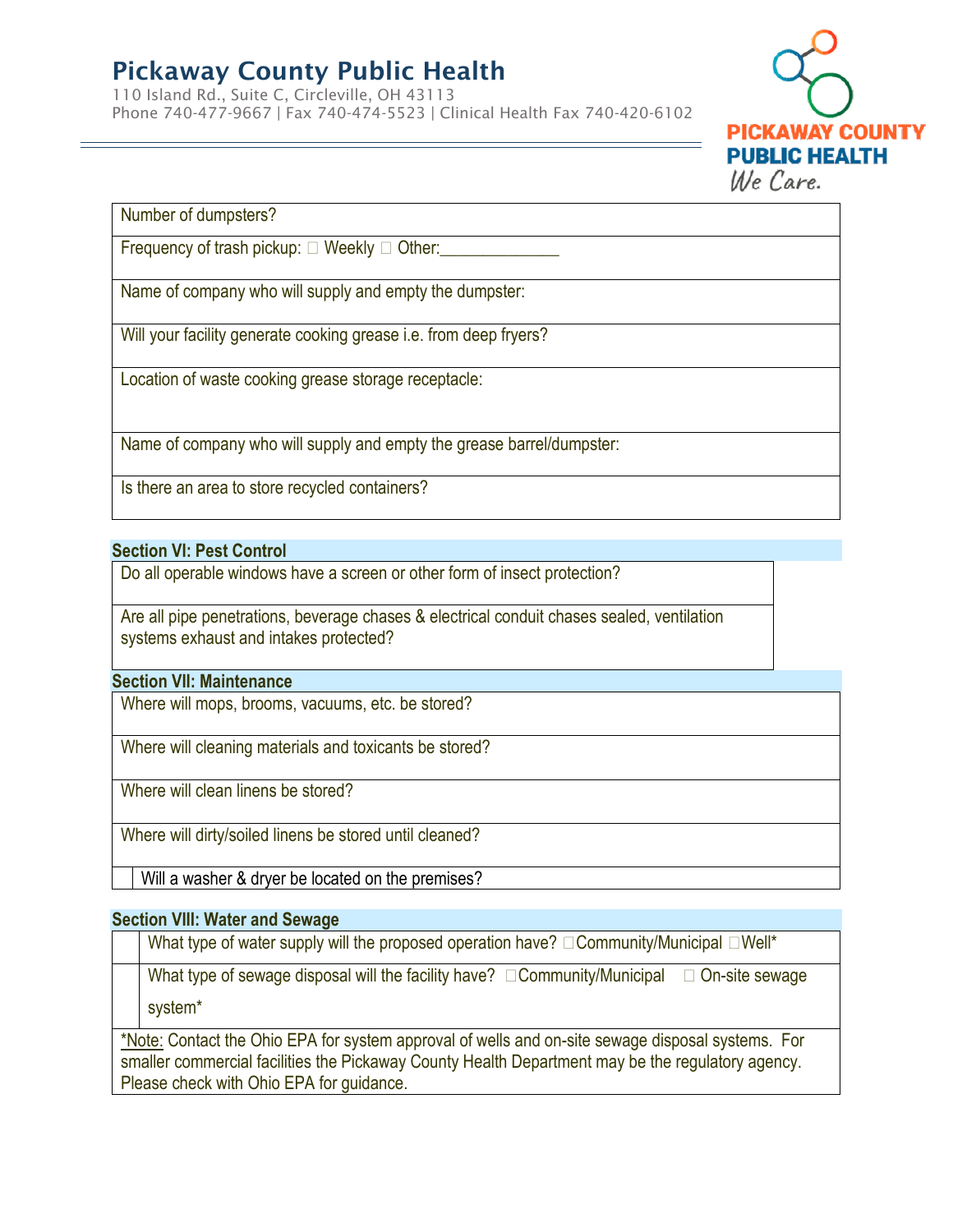Owner or Responsible Representative

110 Island Rd., Suite C, Circleville, OH 43113 Phone 740-477-9667 | Fax 740-474-5523 | Clinical Health Fax 740-420-6102



## Statement:

I hereby certify that the above information is correct, and I fully understand that any deviation from the above without prior approval from this office may nullify this approval.

Signature: \_\_\_\_\_\_\_\_\_\_\_\_\_\_\_\_\_\_\_\_\_\_\_\_\_\_\_\_\_\_\_\_\_\_\_\_\_\_\_\_\_\_\_\_\_\_\_\_\_\_\_\_\_\_\_\_\_ Date: \_\_\_\_\_\_\_\_\_\_\_\_

Your food license can only be issued when all of the following have been

### completed:

| Submitted plans have been reviewed and approved.*                                                                                                                                                                                                                                                                                                                                                                                                                  |  |  |  |  |
|--------------------------------------------------------------------------------------------------------------------------------------------------------------------------------------------------------------------------------------------------------------------------------------------------------------------------------------------------------------------------------------------------------------------------------------------------------------------|--|--|--|--|
| (Office use: Date Received: ___________ Date Paid For: ____________                                                                                                                                                                                                                                                                                                                                                                                                |  |  |  |  |
| Date Reviewed: ____________ Approval Date: ___________                                                                                                                                                                                                                                                                                                                                                                                                             |  |  |  |  |
| Disapproval Date: ____________                                                                                                                                                                                                                                                                                                                                                                                                                                     |  |  |  |  |
|                                                                                                                                                                                                                                                                                                                                                                                                                                                                    |  |  |  |  |
| Plan review fee, if applicable, is paid to the Pickaway County Health Department.                                                                                                                                                                                                                                                                                                                                                                                  |  |  |  |  |
| All other applicable agencies have given their written approval. Copies of approvals need to be submitted or available for<br>this office's verification.<br>Possible agencies:<br>□ Ohio EPA for on-site septic Approval Date: □ □ Ohio EPA for well water Approval Date: ■<br>□ Plumbing Division Approval Date: ________<br>□ Liquor Dept. Approval Date: _______<br>□ Fire Department Approval Date: ________<br>□ Other: ____________ Approval Date: ________ |  |  |  |  |
| Licensing application to operate a Food Service Operation or Retail Food Establishment has been signed and submitted                                                                                                                                                                                                                                                                                                                                               |  |  |  |  |
| to this office. Application will need to be approved by this office.                                                                                                                                                                                                                                                                                                                                                                                               |  |  |  |  |
| Level One Certification in Food Protection (or higher) for all PIC/ shift has been met.                                                                                                                                                                                                                                                                                                                                                                            |  |  |  |  |
| Appropriate licensing fee has been submitted to this office.                                                                                                                                                                                                                                                                                                                                                                                                       |  |  |  |  |
| Your operation is complete and meets requirements of the Ohio Uniform Food Safety Code, Chapter 3717-1                                                                                                                                                                                                                                                                                                                                                             |  |  |  |  |
| This office has conducted a pre-licensing inspection(s) and verifies that your operation is in compliance with applicable<br>regulations.                                                                                                                                                                                                                                                                                                                          |  |  |  |  |
| *Approval of these plane and appointments by this office deep not indicate compliance with ony other sode, low or                                                                                                                                                                                                                                                                                                                                                  |  |  |  |  |

*\*Approval of these plans and specifications by this office does not indicate compliance with any other code, law or regulation that may be required-federal, state, or local. It further does not constitute endorsement or acceptance of the completed operation (structure or equipment). (Rev. 3/2014 )*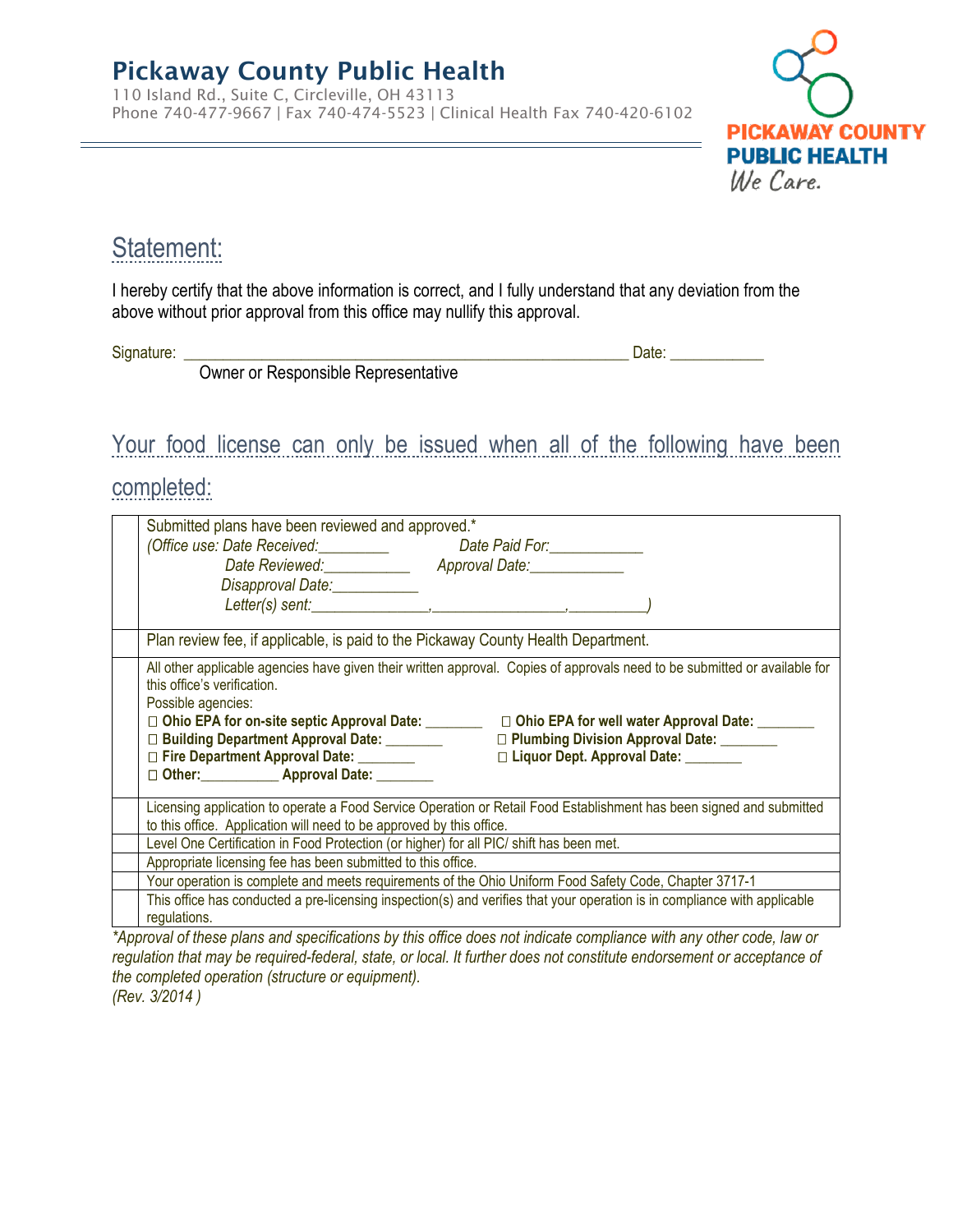110 Island Rd., Suite C, Circleville, OH 43113 Phone 740-477-9667 | Fax 740-474-5523 | Clinical Health Fax 740-420-6102



# SOME OTHER AGENCIES THAT MAY NEED TO BE CONTACTED:

| <b>Pickaway County Building Department</b><br>124 W. Franklin St., Circleville 43113<br>Phone: (740) 477-8282; Fax: (740) 477-8265                                                                                                                                                                  | Re: Building, electrical, and plumbing inspections.                                                                                                                                       |
|-----------------------------------------------------------------------------------------------------------------------------------------------------------------------------------------------------------------------------------------------------------------------------------------------------|-------------------------------------------------------------------------------------------------------------------------------------------------------------------------------------------|
| Ohio EPA - Division of Surface Water - Central District<br>50 W. Town St., Suite 700, PO Box 1049<br>Columbus 43215<br>Phone: (614) 728-3778                                                                                                                                                        | Re: use of a private well and/or private sewage system for an<br>FSO or RFE.<br>Contact the Pickaway County Health Department for<br>clarification of when Ohio EPA approval is required. |
| Ohio Department of Commerce - Bureau of Construction<br>Compliance Reynoldsburg Central Office,<br>6606 Tussing Rd., PO 4009<br>Reynoldsburg, Ohio 43068-9009<br>Customer Service: (614) 644-2622 or (800) 523-3581<br>Department of Commerce – Division of Liquor Control<br>Phone: (614) 644-2455 | Re: Building, electrical, and plumbing permits for operations<br>in the Village of Darbyville; Liquor licensing requirements for<br>entire county.                                        |
| Your Local fire authority or the State Fire Marshall: (614)<br>728-5460                                                                                                                                                                                                                             | Re: Fire Code Requirements and inspections                                                                                                                                                |
| <b>Pickaway County Auditor</b><br>110 Island Rd., Suite F, Circleville, OH 43113<br>Phone: (740) 474-4765                                                                                                                                                                                           | Re: Vendor licenses                                                                                                                                                                       |
| P.O. Box 195<br><b>200 East Station Street</b><br>Ashville, OH 43103 * Phone - 740-983-6367                                                                                                                                                                                                         | Re: Building, electrical, and plumbing inspections and<br>permits for Walnut Township, and Villages of Ashville and<br>South Bloomfield.                                                  |
| Ohio Job & Family Services - Child Day Cares (614) 466-<br>1213                                                                                                                                                                                                                                     | Re: Day care requirements                                                                                                                                                                 |
| Your Township Trustees or Zoning Inspector                                                                                                                                                                                                                                                          | Re: Township regulations and zoning restrictions.                                                                                                                                         |